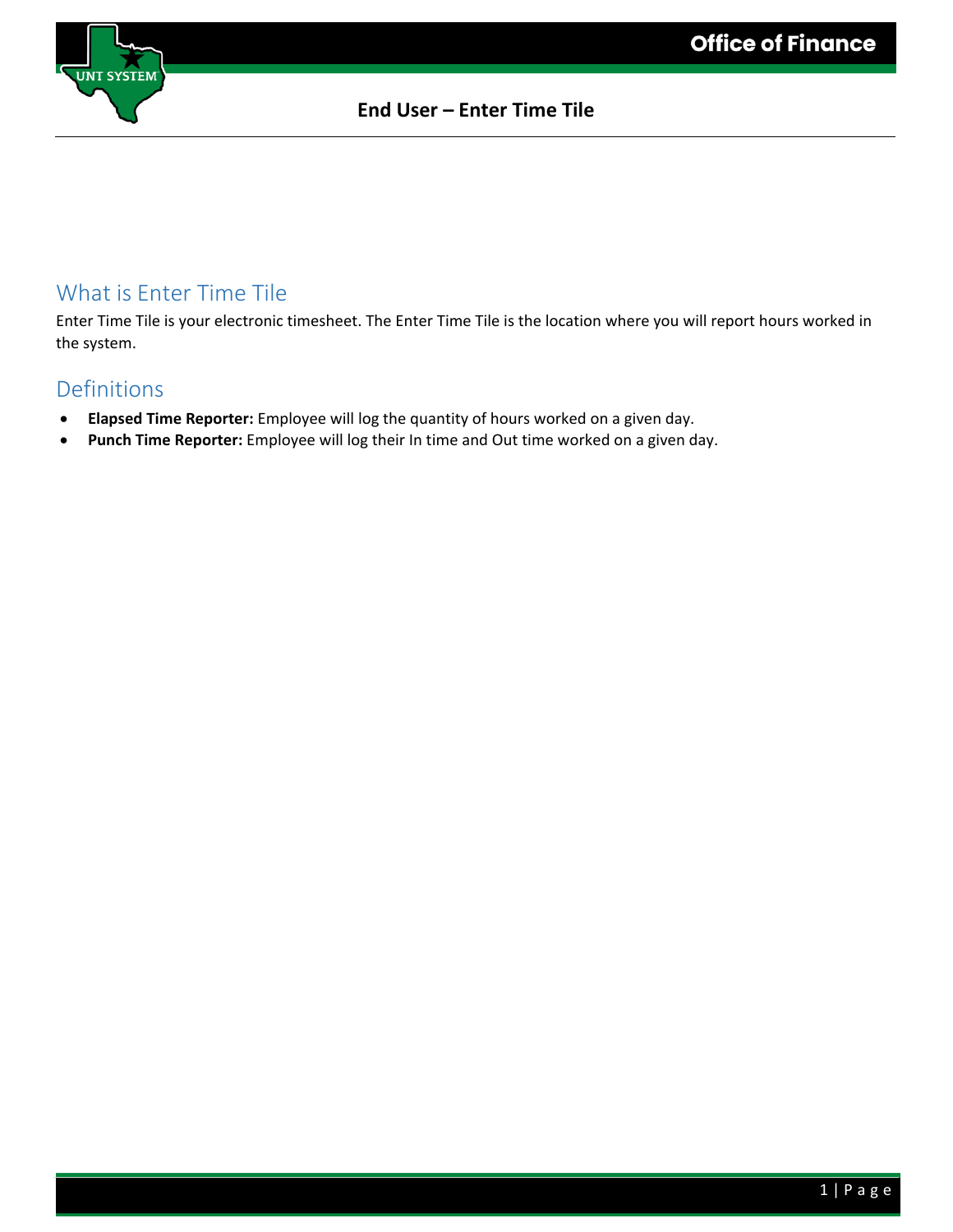

## Navigating to Timesheet (Enter Time Tile):

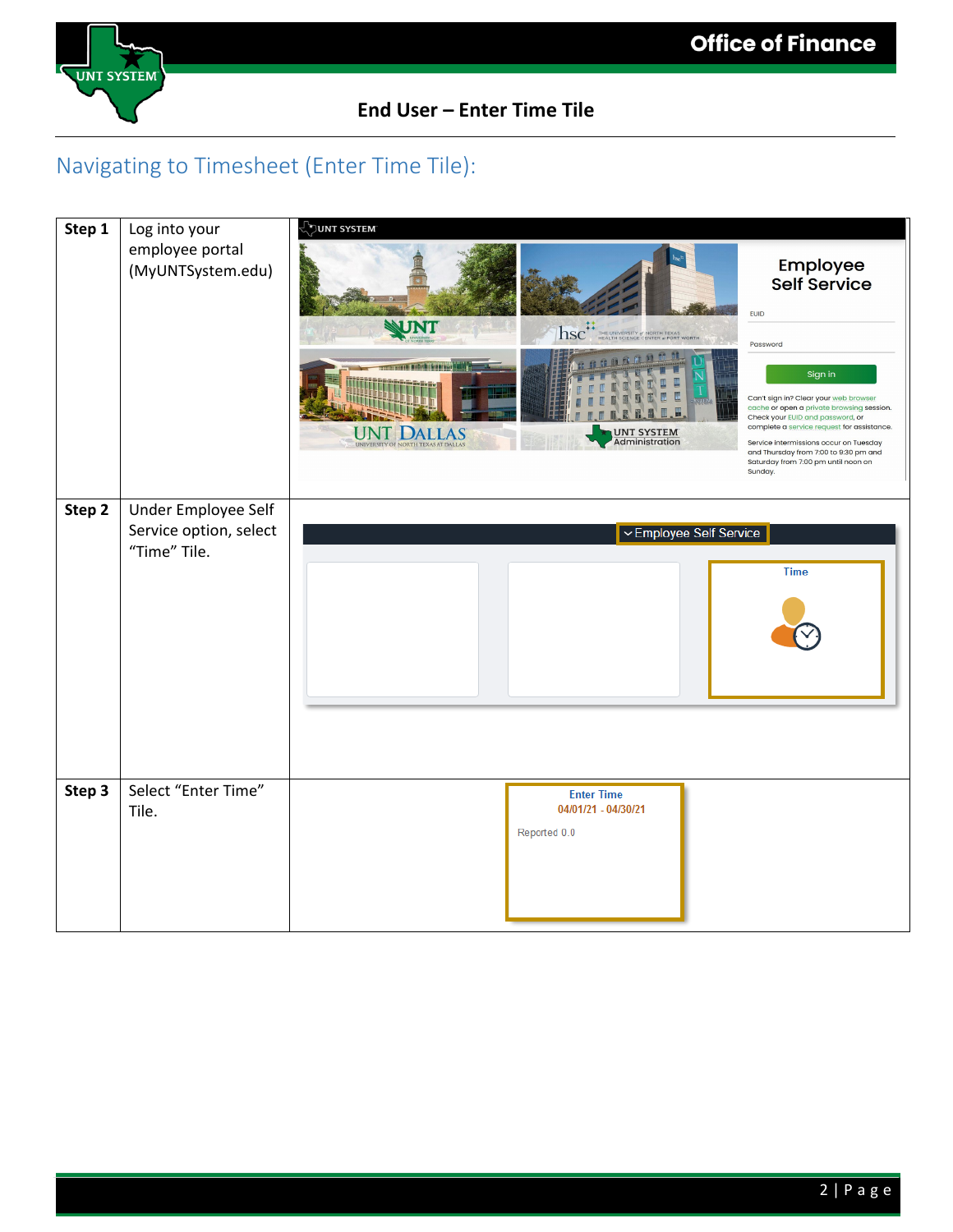

# Entering Time as an Elapsed Time Reporter:

| Step 1            | Select the week you wish to report<br>time for by selecting the arrows.<br>Left Arrow = go back in time.<br>$\bullet$<br>Right Arrow = go forward in<br>$\bullet$<br>time.                  | <b>Enter Time</b><br>31 January - 6 February 2021<br>∣∤<br>Weekly<br>Reported 0.00                                                                                                                                                                                                                                                                                                                                                                |
|-------------------|---------------------------------------------------------------------------------------------------------------------------------------------------------------------------------------------|---------------------------------------------------------------------------------------------------------------------------------------------------------------------------------------------------------------------------------------------------------------------------------------------------------------------------------------------------------------------------------------------------------------------------------------------------|
|                   | Or click the date for a calendar<br>pop-up to apprear.                                                                                                                                      | <b>Time Summary</b><br>Calendar<br>×<br>2021<br>April<br>s<br>s<br>М<br>W<br>т<br>F<br>т<br>26 April - 2 May 2021<br>$\overline{2}$<br>3<br>Reported 0.00<br>10<br>7<br>9<br>5<br>6<br>8<br>Payable Time<br><b>Reported Time</b><br>16<br>17<br>11<br>12<br>13<br>15<br>14<br>18<br>21<br>22<br>23<br>24<br>19<br>20<br><b>Thursday</b><br>ıy<br>30 <sub>o</sub><br>28<br>29<br>25<br>26<br>27<br>28<br>29<br><b>Current Date</b><br>◉<br>$\odot$ |
| Step 1.A          | If you have multiple jobs, select<br>the position in which you need to<br>report time for.                                                                                                  | $\zeta$ Time<br>*Job Title<br>(Invalid Value)<br>(Invalid Value)<br>Graduate Services Assistant L3<br>Student Assistant - Regular                                                                                                                                                                                                                                                                                                                 |
| Step <sub>2</sub> | Select the Time Reporting Code<br>(TRC) you need to enter on your<br>timesheet.<br>Refer to the Timesheet TRC<br>$\bullet$<br>Guide if you need more<br>information on which TRC to<br>use. | *Time Reporting Code / Time Details<br>÷,<br>Regular Earnings                                                                                                                                                                                                                                                                                                                                                                                     |
| Step 3            | Enter the quanity of hours for<br>each day worked.                                                                                                                                          | <b>Time Reporting Code / Time</b><br>20-Tuesday<br>21-Wednesday<br>18-Sunday<br>19-Monday<br>Details<br>Reported 8<br>Reported 8<br>Reported 0<br>Reported 0<br>÷,<br><b>REG - Regular Earnings</b><br>8.0<br>8.0<br>8.0                                                                                                                                                                                                                          |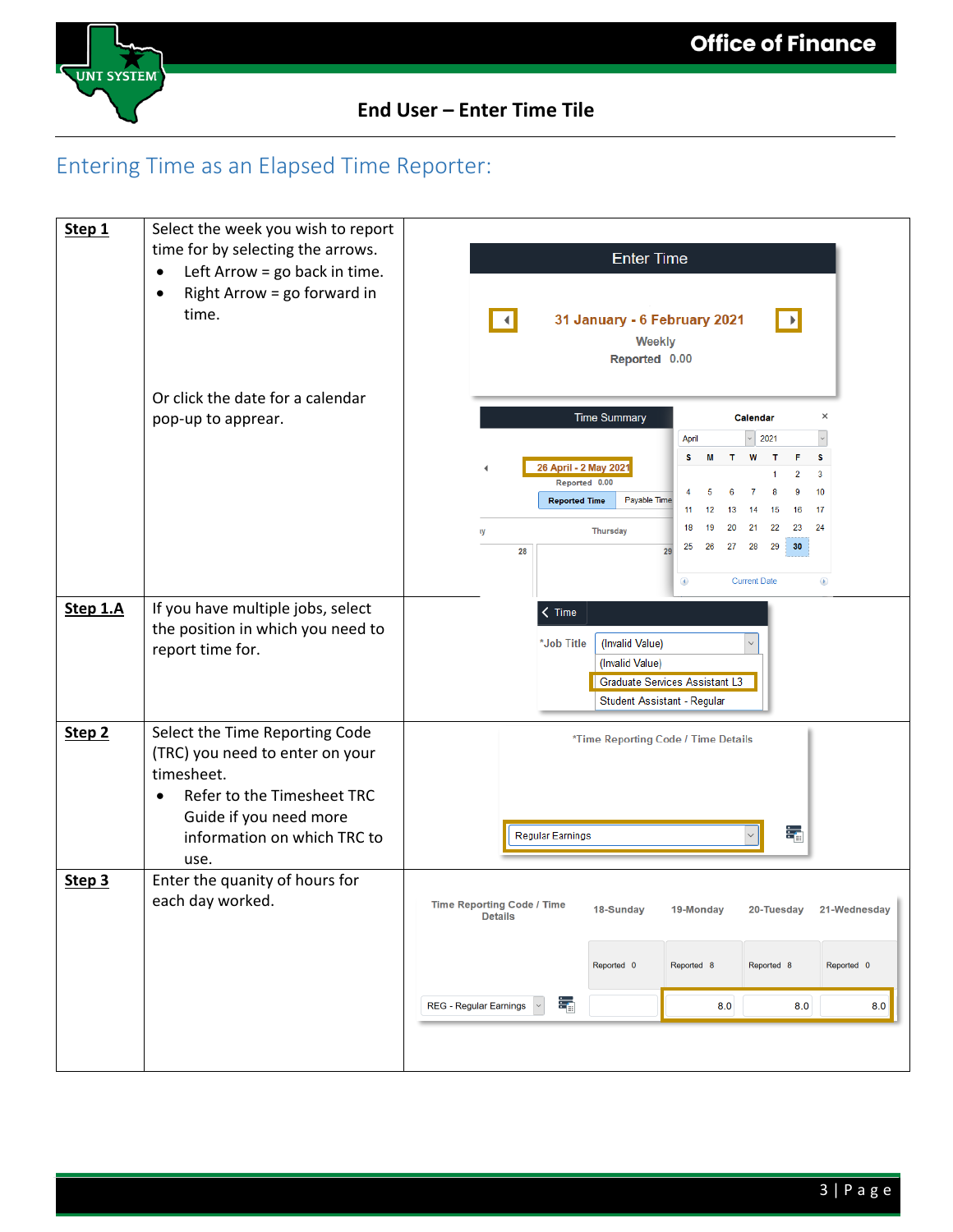

| Step 3.A<br>Step 3.B | Select the Plus sign to add an<br>$\bullet$<br>additional row of data for the<br>day.<br>Select the Minus sign to<br>٠<br>remove a row of data for the<br>day.<br>Select the comment icon to add a<br>comment on a specific day. | Time Reporting Code / Time<br><b>Details</b><br>V.<br>医<br><b>REG - Regular Earnings</b><br>蠹<br>UCWK - Univ. Closure Wri ~  | 18-Sunday                           | 19-Monday<br>8.0                 | 8.0<br>14-Friday<br>Scheduled 0<br>Reported 0<br>$\circ$  | 20-Tuesday 21-Wednesday 22-Thursday<br>8.0<br>8.0                                                                                                       | 8.0                                                                                                                                                                                                                                                                                                                                                                                | 23-Friday<br>8.0   | 24-Saturday<br>Reported 0 | ÷<br>÷<br>- |
|----------------------|----------------------------------------------------------------------------------------------------------------------------------------------------------------------------------------------------------------------------------|------------------------------------------------------------------------------------------------------------------------------|-------------------------------------|----------------------------------|-----------------------------------------------------------|---------------------------------------------------------------------------------------------------------------------------------------------------------|------------------------------------------------------------------------------------------------------------------------------------------------------------------------------------------------------------------------------------------------------------------------------------------------------------------------------------------------------------------------------------|--------------------|---------------------------|-------------|
|                      |                                                                                                                                                                                                                                  | Comments related to Time entered for 02/05/2021<br>Comment once entered cannot be altered or removed.<br>Enter comment here. |                                     |                                  |                                                           | <b>Time Reporting Comments</b>                                                                                                                          |                                                                                                                                                                                                                                                                                                                                                                                    | <b>Add Comment</b> |                           | ×<br>Clear  |
| Step 4               | Select "Submit" and "OK" to<br>submit timesheet for approval.                                                                                                                                                                    |                                                                                                                              | Scheduled C<br><b>Reported</b> 0    | 14-Friday<br>8.0<br>$\heartsuit$ | 15-Saturday<br>Scheduled 0<br>Reported 0<br>$\circ$<br>OK | $\left  + \right $<br>Certification of Accurate Reported Time submitted by Employee<br>I certify that the time I have entered and submitted is correct. | $\begin{picture}(160,170) \put(0,0){\makebox(0,0){$a$}} \put(15,0){\makebox(0,0){$b$}} \put(15,0){\makebox(0,0){$b$}} \put(15,0){\makebox(0,0){$b$}} \put(15,0){\makebox(0,0){$b$}} \put(15,0){\makebox(0,0){$b$}} \put(15,0){\makebox(0,0){$b$}} \put(15,0){\makebox(0,0){$b$}} \put(15,0){\makebox(0,0){$b$}} \put(15,0){\makebox(0,0){$b$}} \put(15,0){$<br>Submit<br>$\boxdot$ |                    |                           |             |
| Step 5               | Your timesheet is now pending<br>approval.                                                                                                                                                                                       | 19-Monday<br>Reported 8<br>B                                                                                                 | 20-Tuesday<br>Reported <sub>8</sub> | 盎                                | Reported 8                                                | 21-Wednesday 22-Thursday<br>畠                                                                                                                           | Reported 8                                                                                                                                                                                                                                                                                                                                                                         | 盎                  | 23-Friday<br>Reported 8   | 盘           |

You have now successfully entered time on your timesheet!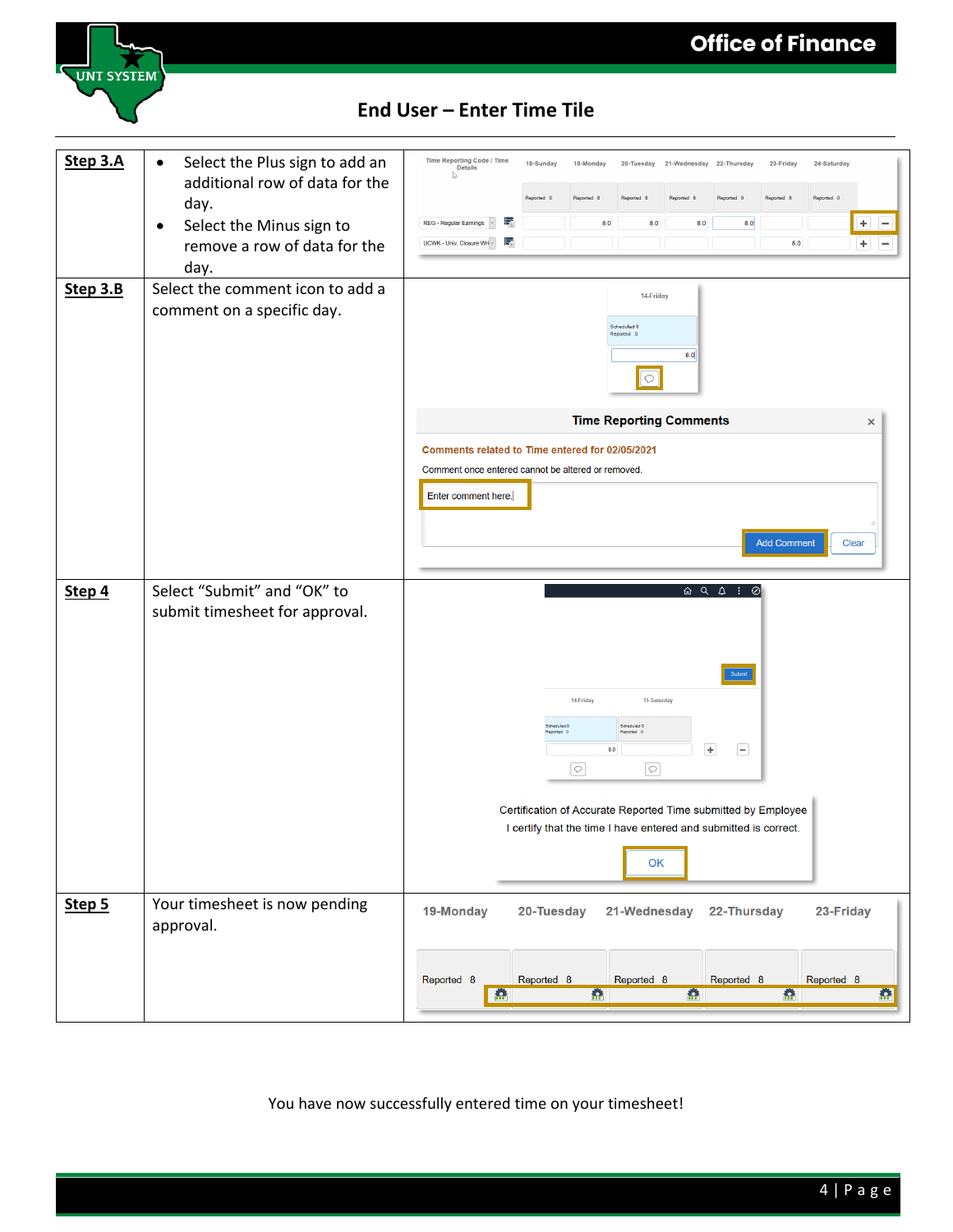

# Entering Time as an Punch Time Reporter:

| Step 1            | Select the week you wish to<br>report time for by selecting<br>the arrows.<br>Left Arrow = go back in<br>$\bullet$<br>time.<br>Right Arrow = go forward<br>$\bullet$<br>in time.            | <b>Enter Time</b><br>31 January - 6 February 2021<br><b>Weekly</b><br>Reported 0.00                                                                                                                                                                                                                                                                                          |
|-------------------|---------------------------------------------------------------------------------------------------------------------------------------------------------------------------------------------|------------------------------------------------------------------------------------------------------------------------------------------------------------------------------------------------------------------------------------------------------------------------------------------------------------------------------------------------------------------------------|
| Step 1.A          | If you have multiple jobs,<br>select the position in which<br>you need to report time for.                                                                                                  | $\zeta$ Time<br>*Job Title<br>(Invalid Value)<br>(Invalid Value)<br>Graduate Services Assistant L3<br>Student Assistant - Regular                                                                                                                                                                                                                                            |
| Step <sub>2</sub> | Enter the In and Out times for<br>the specific day your reporting<br>time for.                                                                                                              | <b>Time</b><br><b>Day Summary</b><br>In.<br>Out<br><b>Time Reporting Code Quantity</b><br><b>Comments</b><br><b>Details</b><br><b>Sunday</b><br>11<br>$\odot$<br>靠<br>$\circ$<br>$\pm$<br>$\overline{\phantom{m}}$<br>Reported 0.0<br>Apr<br><b>Monday</b><br>12<br>8:00AM<br>12:00PM<br>$\circ$<br>$\odot$<br>靠<br>$\pm$<br>$\overline{\phantom{m}}$<br>Reported 0.0<br>Apr |
| Step 3            | Select the Time Reporting<br>Code (TRC) you need to enter<br>on your timesheet.<br>Refer to the Timesheet<br>$\bullet$<br>TRC Guide if you need<br>more information on<br>which TRC to use. | In.<br><b>Day Summary</b><br>Out<br><b>Time Reporting Code</b><br>Quantity<br><b>Time Details Comments</b><br><b>Sunday</b><br>11<br>$\circ$<br>$+$ $-$<br>$\odot$<br>È.<br>Reported 0.0<br>Apr<br><b>Monday</b><br>12<br>12:00PM<br><b>Regular Hourly Wages</b><br>8:00AM<br>$\circ$<br>矛<br>$+ -$<br>$\odot$<br>Reported 0.0<br>Apr                                        |
| Step 3.A          | Select the Plus sign to add<br>$\bullet$<br>an additional row for the<br>day.<br>Select the Minus sign to<br>$\bullet$<br>remove a row of data for<br>the day.                              | Monday<br>12<br>12:00PM<br>Regular Hourly Wage ~<br>8:00AM<br>$\circ$<br>$+$ $-$<br>$\odot$<br>署<br>Reported 0.0<br>Apr<br>1:00PM<br>5:00PM<br>$\begin{array}{c c} \hline \text{Q} & \text{H} & \text{H} \\ \hline \end{array}$<br>Regular Hourly Wage ~<br>$\boxed{\circ}$<br>E,                                                                                            |
| Step 3.B          | Select the comment icon to<br>add a comment on a specific<br>day.                                                                                                                           | Friday<br>14<br>12:00PM<br>RHW - Regular Hourly Wages<br>8:00AM<br>$+$ $-$<br>$\odot$<br>Reported 0.0<br>May                                                                                                                                                                                                                                                                 |